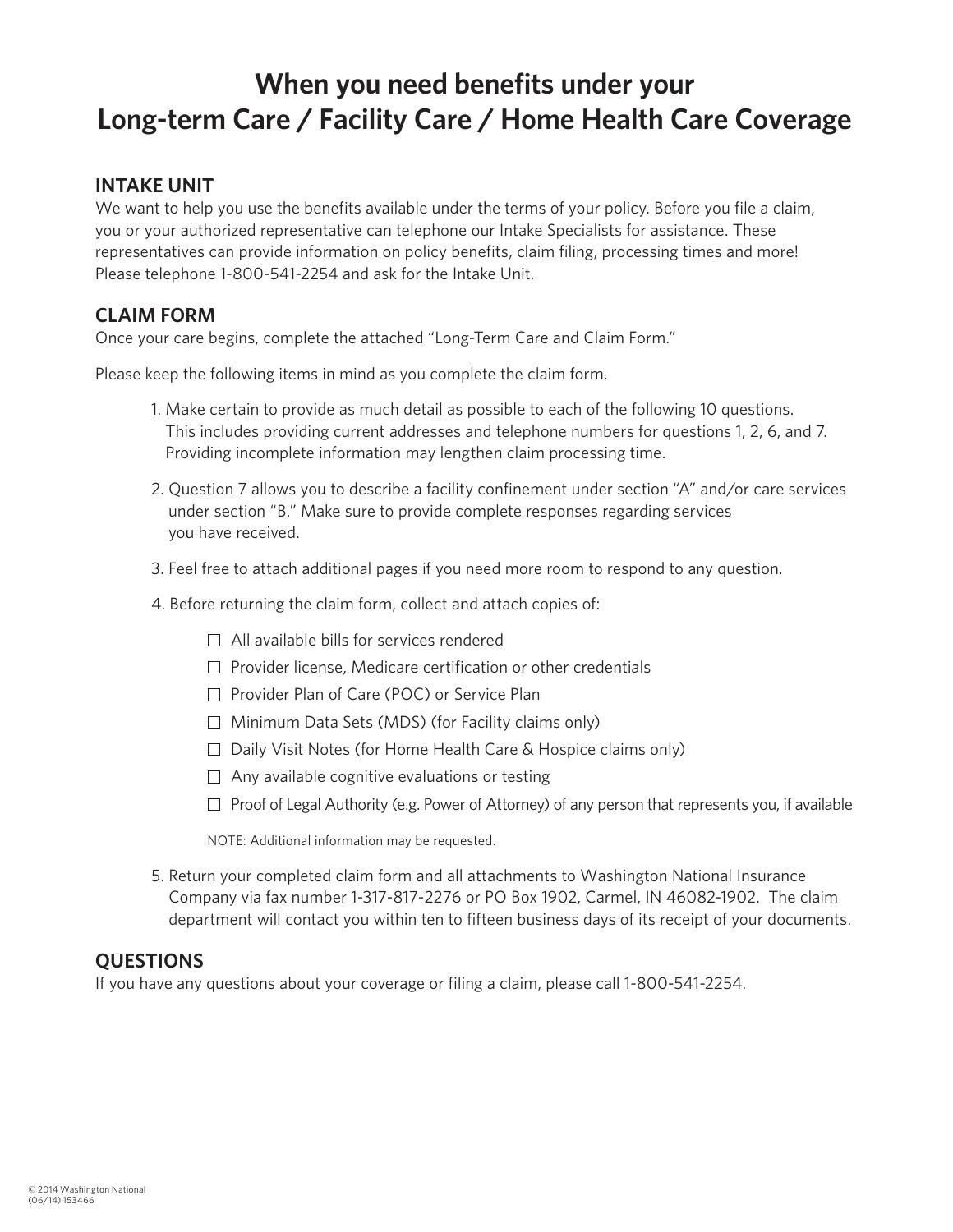### **Authorization for Claims Processing Purposes Pursuant to the HIPAA Privacy Rule 164.508(c)**

I, the undersigned, authorize any licensed physician, medical practitioner, hospital, clinic, medical or medical related facility, the Veteran's Administration, insurance company, the Medical Information Bureau, Inc. (MIB), employer or Government agency to disclose personal information about me as described below.

This authorization was prepared by Washington National Insurance Company for purposes of obtaining personal information necessary to process a claim for benefits. The information subject to this authorization is any and all information, including health information, requested by Washington National Insurance Company for the purpose stated above as well as any information provided to them or their affiliated insurance companies on any previous applications. The information covered by this authorization does not include psychotherapy notes but does include any information about drug abuse, alcoholism, and mental illness. In addition, the information covered by this authorization does include any such information that has been restricted by my request.

Persons or entities employed by or authorized by Washington National Insurance Company to perform tasks related to the claims process are hereby authorized to use the personal information covered by this authorization. I understand that if the person or entity that receives this information is not a health care provider or health plan covered by federal privacy regulations, the information will likely no longer be protected by the federal privacy regulations and may be subject to redisclosure. However, I further understand that all such persons or entities have signed agreements to protect said information.

I understand that I may revoke this authorization in writing at any time, except to the extent that action has been taken by Washington National Insurance Company, or, so long as Washington National Insurance Company has a legal right to contest the coverage or a claim under the coverage. Revocation requests must be sent in writing to:

> Washington National Insurance Company Privacy Office PO Box 1902 Carmel, IN 46082-1902

I understand that Washington National Insurance Company cannot condition the payment of a claim on my signing this authorization. This authorization will expire upon the final action related to the claim for which this authorization is signed.

A copy of this authorization may be used in place of the original. If this authorization is for someone other than myself, that individual and my authority to act on his/her behalf are explained below.

|                    | (Please Print) Name of Individual Whose Information is Covered By |  |
|--------------------|-------------------------------------------------------------------|--|
| This Authorization |                                                                   |  |

Signature of Individual and Date

(Please Print) Name of Representative with authority to act on behalf of the Individual Whose Information Is Covered By This Authorization

Relationship of Representative to Individual

Signature of Representative and Date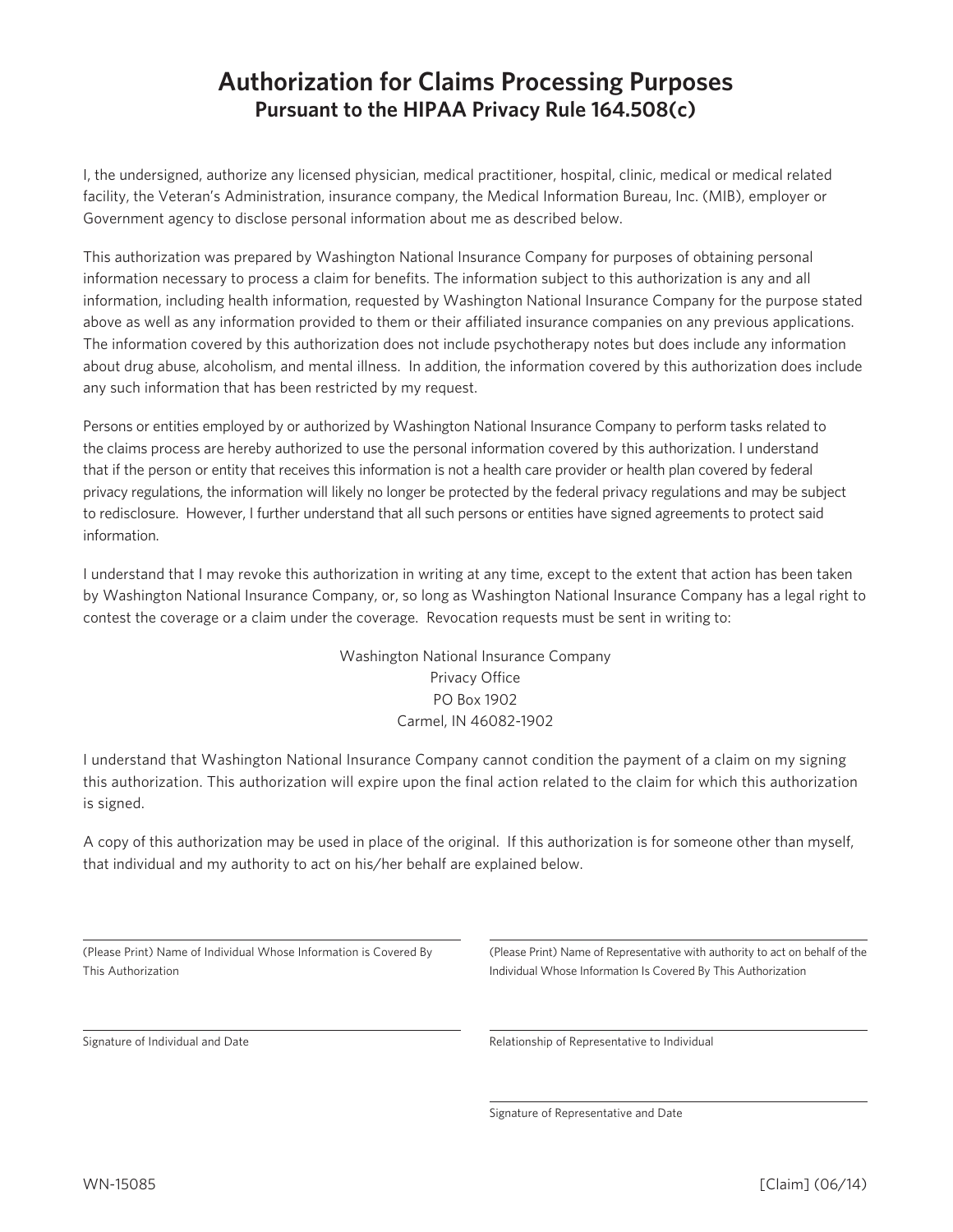## **LONG-TERM CARE CLAIM FORM**

| <b>POLICY NUMBER:</b><br>If you would like assistance in completing this claim form, please call 1-800-621-3724. |                                                                                                       | Please send completed claim form to:<br>Washington National Insurance Company |                                    |  |
|------------------------------------------------------------------------------------------------------------------|-------------------------------------------------------------------------------------------------------|-------------------------------------------------------------------------------|------------------------------------|--|
|                                                                                                                  |                                                                                                       |                                                                               | PO Box 1902, Carmel, IN 46082-1902 |  |
|                                                                                                                  |                                                                                                       |                                                                               |                                    |  |
|                                                                                                                  |                                                                                                       |                                                                               |                                    |  |
|                                                                                                                  |                                                                                                       |                                                                               |                                    |  |
|                                                                                                                  |                                                                                                       |                                                                               |                                    |  |
|                                                                                                                  |                                                                                                       |                                                                               |                                    |  |
|                                                                                                                  |                                                                                                       |                                                                               |                                    |  |
|                                                                                                                  |                                                                                                       |                                                                               |                                    |  |
|                                                                                                                  |                                                                                                       |                                                                               |                                    |  |
|                                                                                                                  | 4. Cause or Condition which requires you to need Long-Term Care: $\Box$ Sickness $\Box$ Injury        |                                                                               |                                    |  |
|                                                                                                                  |                                                                                                       |                                                                               |                                    |  |
|                                                                                                                  |                                                                                                       |                                                                               |                                    |  |
|                                                                                                                  | 5. Are you currently, or have you been, hospitalized within the last year? $\square$ Yes $\square$ No |                                                                               |                                    |  |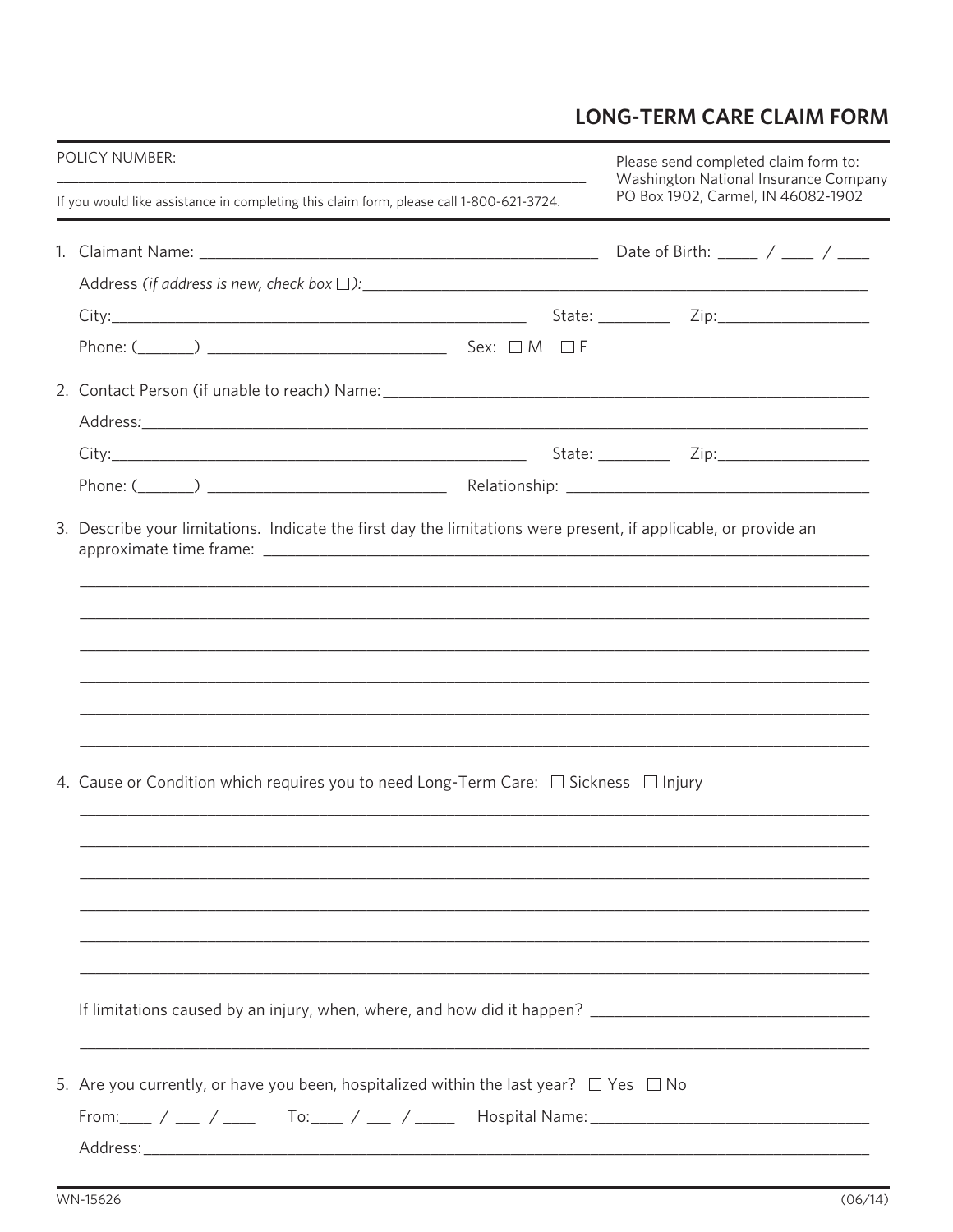6. List your medical history during the **last two years** below, starting with most recent treatment. **(Please attach additional pages if necessary.)**

| $Condition(s) \t treated: ___________$                                                                                              |  |
|-------------------------------------------------------------------------------------------------------------------------------------|--|
|                                                                                                                                     |  |
|                                                                                                                                     |  |
|                                                                                                                                     |  |
|                                                                                                                                     |  |
|                                                                                                                                     |  |
| Admitted: \___/ \___/ \______ Discharged: \___/ \___/ \_____ Payer Source: \__________________________________                      |  |
| B. HOME HEALTH CARE, ADULT DAY CARE OR OTHER CARE SERVICES:                                                                         |  |
|                                                                                                                                     |  |
|                                                                                                                                     |  |
|                                                                                                                                     |  |
|                                                                                                                                     |  |
|                                                                                                                                     |  |
| 8. Do you currently have coverage for medical care under Medicare?<br>(If yes, is coverage for Part A or Part B only, or for both?) |  |
| $\Box$ Part A only $\Box$ Part B only $\Box$ Parts A&B $\Box$ No Medicare Coverage                                                  |  |
| Has a claim been submitted? $\Box$ Yes $\Box$ No                                                                                    |  |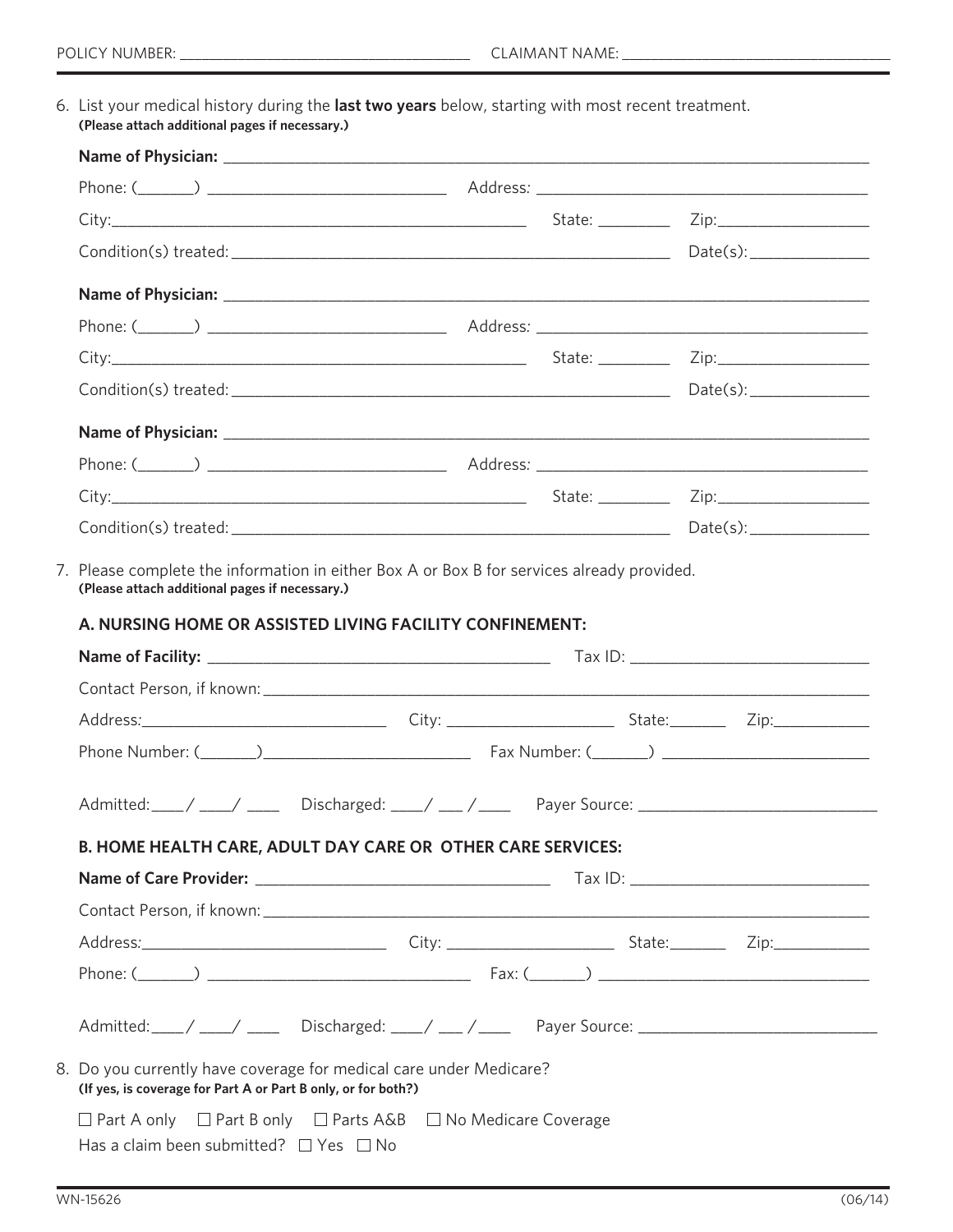9. Do you have any other insurance that may provide coverage? **Check all that apply:**

| $\Box$ Coverage under a Medical Plan                                                                            |                                                                                                                                                                                                                                                                                                                                                                                                                                                                                                                                                                                                                                                          |
|-----------------------------------------------------------------------------------------------------------------|----------------------------------------------------------------------------------------------------------------------------------------------------------------------------------------------------------------------------------------------------------------------------------------------------------------------------------------------------------------------------------------------------------------------------------------------------------------------------------------------------------------------------------------------------------------------------------------------------------------------------------------------------------|
|                                                                                                                 |                                                                                                                                                                                                                                                                                                                                                                                                                                                                                                                                                                                                                                                          |
|                                                                                                                 | Has a claim been submitted? $\Box$ Yes $\Box$ No                                                                                                                                                                                                                                                                                                                                                                                                                                                                                                                                                                                                         |
| $\Box$ Medicare Supplemental Policy                                                                             |                                                                                                                                                                                                                                                                                                                                                                                                                                                                                                                                                                                                                                                          |
|                                                                                                                 |                                                                                                                                                                                                                                                                                                                                                                                                                                                                                                                                                                                                                                                          |
|                                                                                                                 | Has a claim been submitted? $\Box$ Yes $\Box$ No                                                                                                                                                                                                                                                                                                                                                                                                                                                                                                                                                                                                         |
|                                                                                                                 | $\Box$ Other Third Party Coverage (Auto Insurance, Injury/Accident, Property Insurance, etc.)                                                                                                                                                                                                                                                                                                                                                                                                                                                                                                                                                            |
|                                                                                                                 |                                                                                                                                                                                                                                                                                                                                                                                                                                                                                                                                                                                                                                                          |
|                                                                                                                 | Has a claim been submitted? $\Box$ Yes $\Box$ No                                                                                                                                                                                                                                                                                                                                                                                                                                                                                                                                                                                                         |
| $\Box$ Workers' Compensation                                                                                    |                                                                                                                                                                                                                                                                                                                                                                                                                                                                                                                                                                                                                                                          |
|                                                                                                                 |                                                                                                                                                                                                                                                                                                                                                                                                                                                                                                                                                                                                                                                          |
|                                                                                                                 | Has a claim been submitted? $\Box$ Yes $\Box$ No                                                                                                                                                                                                                                                                                                                                                                                                                                                                                                                                                                                                         |
| $\Box$ Other Long-Term Care Insurance                                                                           |                                                                                                                                                                                                                                                                                                                                                                                                                                                                                                                                                                                                                                                          |
|                                                                                                                 |                                                                                                                                                                                                                                                                                                                                                                                                                                                                                                                                                                                                                                                          |
|                                                                                                                 | Has a claim been submitted? $\Box$ Yes $\Box$ No                                                                                                                                                                                                                                                                                                                                                                                                                                                                                                                                                                                                         |
|                                                                                                                 |                                                                                                                                                                                                                                                                                                                                                                                                                                                                                                                                                                                                                                                          |
| $\Box$ No Insurance                                                                                             |                                                                                                                                                                                                                                                                                                                                                                                                                                                                                                                                                                                                                                                          |
| $\Box$ Unknown                                                                                                  | 10. Do you have a Power of Attorney, Conservator, or Guardian or other person who can legally represent you?*                                                                                                                                                                                                                                                                                                                                                                                                                                                                                                                                            |
| If Yes, who?                                                                                                    |                                                                                                                                                                                                                                                                                                                                                                                                                                                                                                                                                                                                                                                          |
|                                                                                                                 |                                                                                                                                                                                                                                                                                                                                                                                                                                                                                                                                                                                                                                                          |
| *Please attach to this form a copy of the document giving this person legal authority.                          |                                                                                                                                                                                                                                                                                                                                                                                                                                                                                                                                                                                                                                                          |
| we seek recovery of benefit payments made under fraudulent conditions.                                          | For your protection some states require us to inform you that any person who knowingly files a statement of claim containing<br>false or misleading information is subject to criminal and civil penalties, depending upon the state. Such actions may be<br>deemed a felony and substantial fines may be imposed. If we determine that benefits have been paid under this coverage as a<br>result of your fraudulent action(s), we have the right to recover those benefit amounts. We may recover those benefit amounts<br>directly from you or by reducing any subsequent benefit payments under this coverage. We will determine the manner in which |
| company reserves the right to require further proof.                                                            | I declare that all of the above answers are complete and true to the best of my knowledge and belief. I understand that the                                                                                                                                                                                                                                                                                                                                                                                                                                                                                                                              |
|                                                                                                                 |                                                                                                                                                                                                                                                                                                                                                                                                                                                                                                                                                                                                                                                          |
| X<br>Signature of Policyholder (or Legal Representative)<br>Cignature of Policyholder (or Legal Representative) | $\frac{1}{\text{Date signed (Month/Day/Year)}}$                                                                                                                                                                                                                                                                                                                                                                                                                                                                                                                                                                                                          |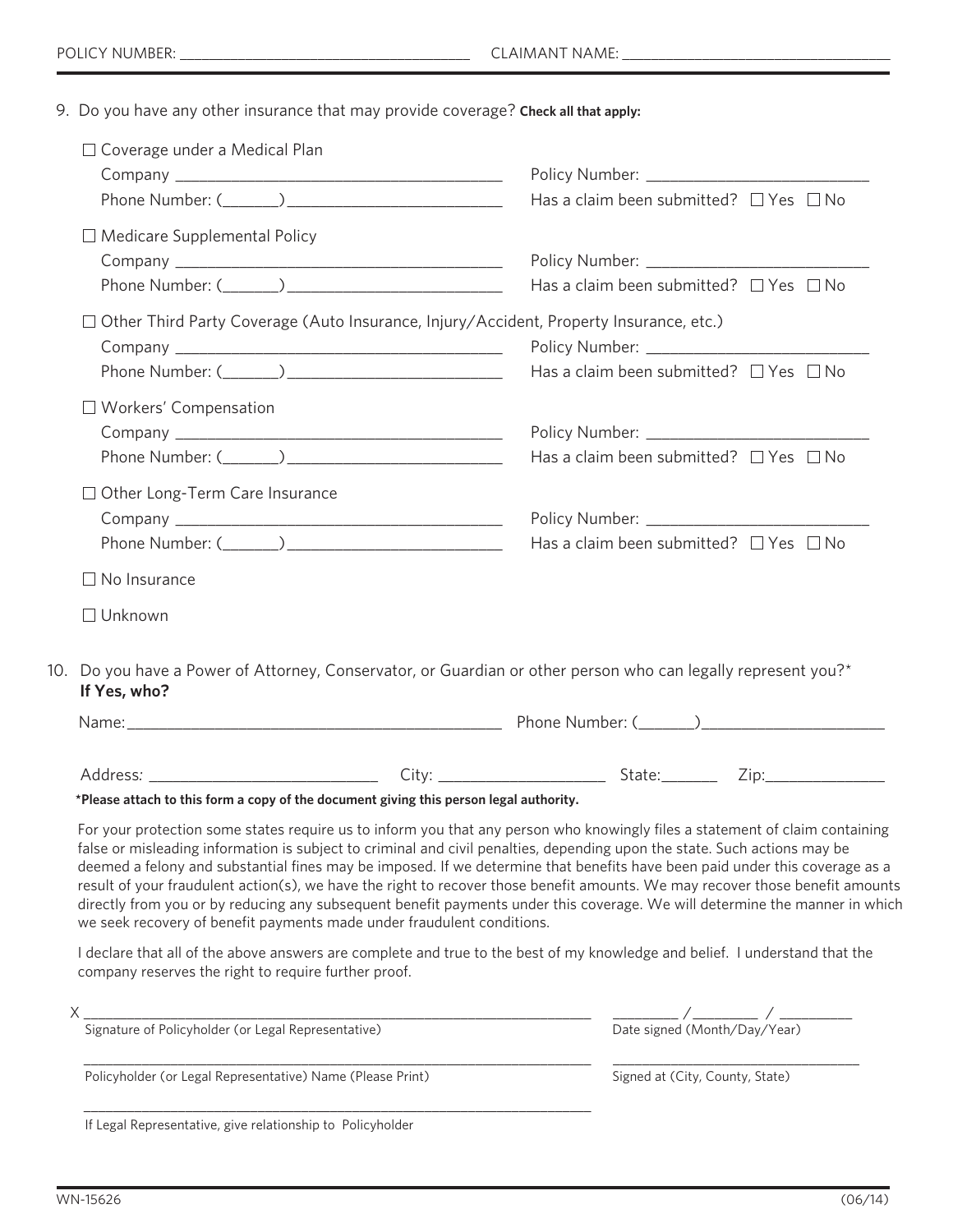**AK residents:** A person who knowingly and with intent to injure, defraud, or deceive an insurance company files a claim containing false, incomplete, or misleading information may be prosecuted under state law.

**AZ residents:** For your protection Arizona law requires the following statement to appear on this form. Any person who knowingly presents a false or fraudulent claim for payment of a loss is subject to criminal and civil penalties.

**AR residents:** Any person who knowingly presents a false or fraudulent claim for payment of a loss or benefit or knowingly presents false information in an application for insurance is guilty of a crime and may be subject to fines and confinement in prison.

**CA residents:** For your protection California law requires the following to appear on this form. Any person who knowingly presents false or fraudulent claim for the payment of a loss is guilty of a crime and may be subject to fines and confinement in state prison.

**CO residents**: It is unlawful to knowingly provide false, incomplete, or misleading facts or information to an insurance company for the purpose of defrauding or attempting to defraud the company. Penalties may include imprisonment, fines, denial of insurance and civil damages. Any insurance company or agent of an insurance company who knowingly provides false, incomplete, or misleading facts or information to a policyholder or claimant for the purpose of defrauding or attempting to defraud the policyholder or claimant with regard to a settlement or award payable from insurance proceeds shall be reported to the Colorado division of insurance within the department of regulatory agencies.

**DC residents:** Warning: It is a crime to provide false or misleading information to an insurer for the purpose of defrauding the insurer or any other person. Penalties include imprisonment and/or fines. In addition, the insurer may deny insurance benefits if false information materially related to a claim was provided by the applicant.

**DE residents:** A person who knowingly and with intent to injure, defraud, or deceive any insurer, files a statement of claim containing any false, incomplete, or misleading information is guilty of a felony.

**FL residents:** Any person who knowingly and with intent to injure, defraud, or deceive any insurer files a statement of claim or an application containing false, incomplete, or misleading information is guilty of a felony of the third degree.

**ID residents:** Any person who knowingly and with intent to defraud or deceive any insurance company, files a statement of claim containing any false, incomplete, or misleading information is guilty of a felony.

**IN residents:** A person who knowingly and with intent to defraud an insurer files a statement of claim containing false, incomplete, or misleading information commits a felony.

**KY residents:** Any person who knowingly and with intent to defraud any insurance company or other person files a statement of claim containing any materially false information or conceals, for the purpose of misleading, information concerning any fact material thereto commits a fraudulent insurance act, which is a crime.

**LA and RI residents:** Any person who knowingly presents a false or fraudulent claim for payment of a loss or benefit or knowingly presents false information in an application for insurance is guilty of a crime and may be subject to fines and confinement in prison.

**MD residents:** Any person who knowingly and willfully presents a false or fraudulent claim for payment of a loss or benefit or who knowingly and willfully presents false information in an application for insurance is guilty of a crime and may be subject to fines and confinement in prison.

**ME / TN / VA and WA residents:** It is a crime to knowingly provide false, incomplete or misleading information to an insurance company for the purpose of defrauding the company. Penalties may include imprisonment, fines or a denial of insurance benefits.

**MN residents:** A person who files a claim with intent to defraud or helps commit a fraud against an insurer is guilty of a crime.

**NH residents:** Any person who, with the purpose to injure, defraud or deceive any insurance company, files a statement of claim containing any false, incomplete or misleading information is subject to prosecution and punishment for insurance fraud, as provided in N.H. Rev. Stat. Ann. 638:20.

**NJ residents:** Any person who knowingly files a statement of claim containing any false or misleading information is subject to criminal and civil penalties.

**NM residents:** Any person who knowingly presents a false or fraudulent claim for payment of a loss of benefit or knowingly presents false information in an application for insurance is guilty of a crime and may be subject to civil fines and criminal penalties.

**NY residents:** Any person who knowingly and with intent to defraud any insurance company or other person files an application for insurance or statement of claim containing any materially false information or conceals, for the purpose of misleading, information concerning any fact material thereto, commits a fraudulent insurance act, which is a crime and shall also be subject to a civil penalty not to exceed five thousand dollars and the stated value of the claim for each such violation.

**OH residents:** Any person who, with intent to defraud or knowing that he is facilitating a fraud against an insurer, submits an application or files a claim containing a false or deceptive statement is guilty of insurance fraud.

**OK residents:** Warning: Any person who knowingly, and with intent to injure, defraud or deceive any insurer, makes any claim for the proceeds of an insurance policy containing any false, incomplete or misleading information is guilty of a felony.

**OR residents:** Any person who knowingly and with intent to defraud or solicit another to defraud an insurer: (1) by submitting an application, or (2) by filing a claim containing a false statement as to any material fact, may be violating state law.

**PA residents:** Any person who knowingly and with intent to defraud any insurance company or other person files an application for insurance or statement of claim containing any materially false information or conceals for the purpose of misleading, information concerning any fact material thereto commits a fraudulent insurance act, which is a crime and subjects such person to criminal and civil penalties.

**PR residents:** Any person who, knowingly and with the intention of defrauding presents false information in an insurance application, or presents, helps or causes the presentation of a fraudulent claim for the payment of a loss or any other benefit, or presents more than one claim for the same damage or loss, shall incur a felony, and upon conviction shall be sanctioned for each violation with the penalty of a fine of not less than five thousand (5,000) dollars and not more than ten thousand (10,000) dollars, or a fixed term of imprisonment for three (3) years, or both penalties. Should aggravated circumstances be present, the penalty thus established may be increased to a maximum of five (5) years; if attenuating circumstances are present, it may be reduced to a minimum of two (2) years.

**TX residents:** Any person who knowingly presents a false or fraudulent claim for payment of a loss is guilty of a crime and may be subject to fines and confinement in state prision.

**WV residents:** Any person who knowingly presents a false or fraudulent claim for payment of a loss or benefit or knowingly presents false information in an application for insurance is guilty of a crime and may be subject to fines and confinement in prison.

**All other states residents:** Any person who knowingly and with intent to defraud any insurance company that submits an application for insurance or statement of claim containing any materially false information, or conceals information concerning any fact material thereto for the purpose of misleading, may be committing a crime which is subject to criminal and civil penalties.